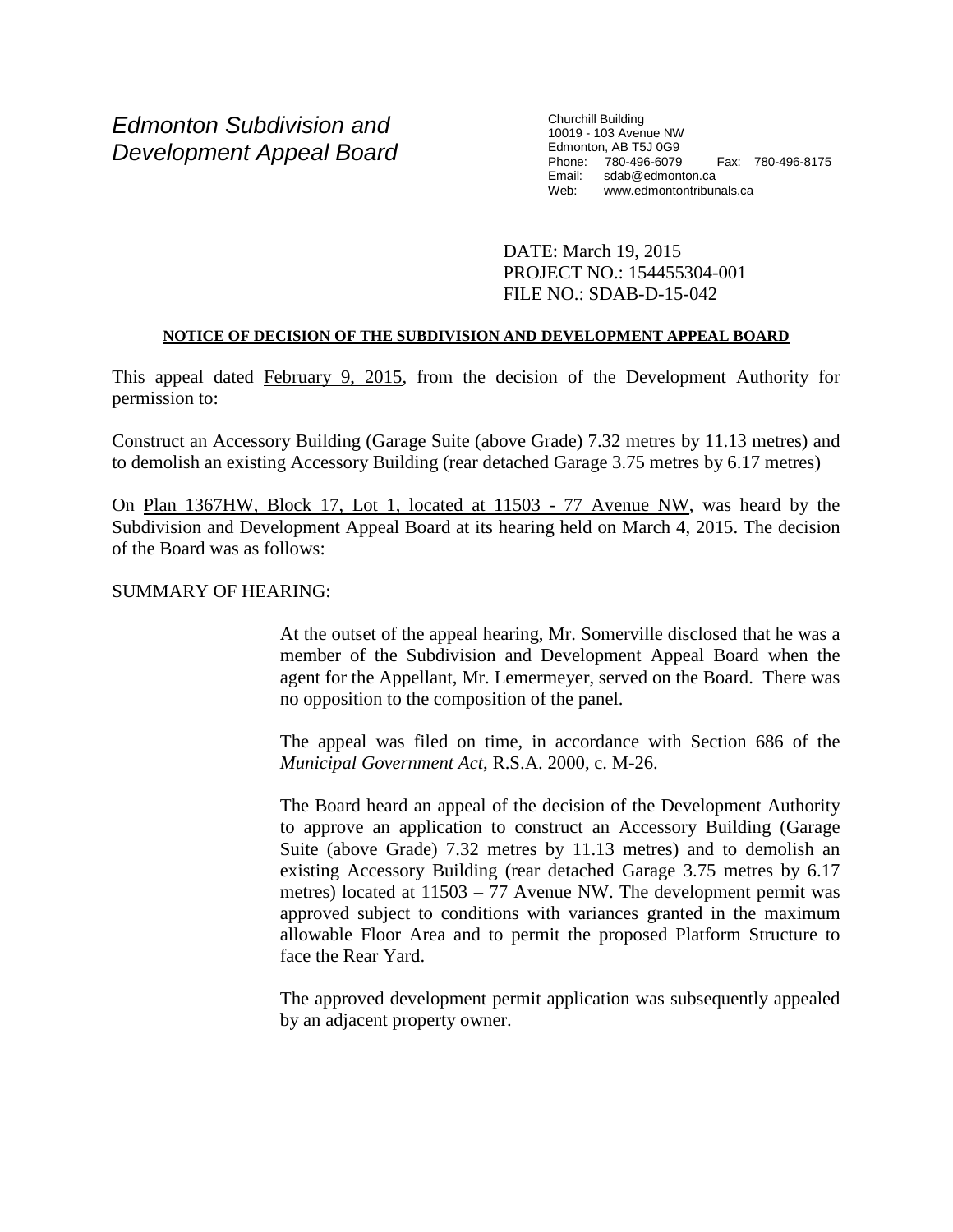Prior to the hearing the following information was provided to the Board, copies of which are on file:

- 1. Written submission from the Development Authority, received February 24, 2015;
- 2. Written submission of the Respondent, including a set of photographs and a petition, received February 27, 2015;
- 3. Written submission of the Appellant, including a number of letters of opposition to the development from neighbouring property owners, received February 27, 2015; and
- 4. A letter of opposition to the development from a neighbouring property owner, received March 3, 2015.

The Board heard from the Appellant, Mr. Wei Yew, who submitted two letters of opposition to the development from neighbouring property owners, marked Exhibit "A", and used a PowerPoint presentation, marked Exhibit "B", to provide the following information in support of the appeal:

- 1. The proposed development does not comply with the City of Edmonton Bylaws. Mr. Yew summarized his eleven reasons for opposing the development, as outlined in Exhibit "B".
- 2. His main concern and that of his neighbours is that the proposed Garage with Garage Suite is too large and uncharacteristic of this mature neighbourhood.
- 3. The opposition to the development is not directed at Mr. S. or his family. Further, he is not opposed to infill densification if it is sensitive to the area and complies with the development requirements.
- 4. He referenced Exhibit "B" to illustrate developments that, in his opinion, were well designed.
- 5. The Respondent undertook limited community consultation after the development application was submitted. The Applicant did not consult with the Belgravia Community League and failed to fully explain the required variances to those individuals that were consulted.
- 6. The proposed development is not sensitive in scale to existing developments in this neighbourhood.
- 7. The Floor Area of the proposed Garage Suite has been calculated as 60 square metres. However, the proposed interior staircase should have been included in that calculation. With the staircase included, the proposed Floor Area is 81.38 square metres and a larger variance is required.
- 8. The proposed balcony does not fit the definition of a Platform Structure because it does not project from the building.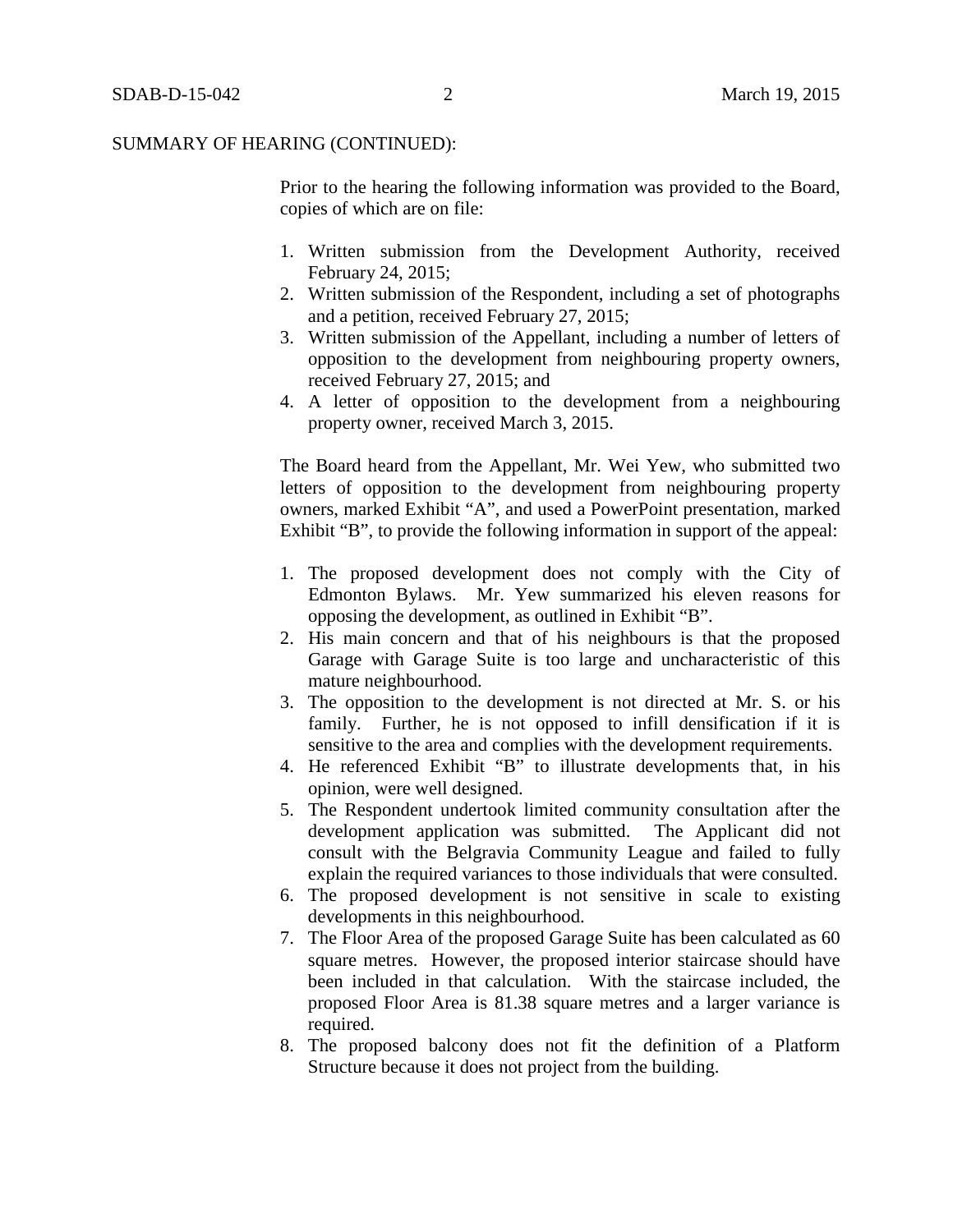- 9. Section 87 of the *Edmonton Zoning Bylaw* requires windows contained within a Garage Suite to be placed and sized to minimize overlook into the yards and windows of abutting properties. It was his opinion the proposed development does not comply with that requirement and the privacy of neighbouring property owners will be compromised.
- 10. He questioned why the Development Officer based his decision on satellite images of the subject site and the surrounding neighbourhood.
- 11. There is a basement suite in the house on the subject site and the proposed Garage Suite will result in development on the site that is similar to a triplex.
- 12. There are no other four-car garages in this neighbourhood. The proposed four-car garage does not comply with the vision of the McKernan-Belgravia Area Redevelopment Plan (the "ARP") to increase transit use.
- 13. The proposed development does not comply with the policies of the ARP, specifically 4.4.9(1) and (2) which encourage articulation of building elevations, appropriate building massing and ensure that buildings on corner sites provide attractive façades on both sides of the street and avenue.
- 14. As well, the proposed development is located within a Transit Oriented Development zone, but a four-car garage does not increase transit use.
- 15. The proposed development does not comply with several policies contained in the Municipal Development Plan, The Way We Grow (the "MDP"), specifically 3.5.1.2 which directs the location and design of residential infill in mature neighbourhoods through planning and design guidelines, and 3.5.1.5 which supports consultation with neighbouring residents.
- 16. Mr. Yew referenced illustrations in Exhibit "B", which show the size and height of the proposed development in relation to neighbouring properties.
- 17. The approval of this development will set a precedent in the neighbourhood.
- 18. The proposed landscaping on the second floor landing, which includes a few potted plants, is inadequate.
- 19. The proposed development will have a negative impact on the adjacent lane parallel to 77 Avenue. The lane is poorly lit and access to 115 Street will be compromised. Privacy and safety are concerns.
- 20. The proposed Garage could be used as a workshop to refurbish vehicles and will negatively impact property values.
- 21. The plans for the Garage and Garage Suite could have been revised to reduce the height and the massing of the Garage and remain useable as a Garage Suite. Alternative attractive designs should be pursued.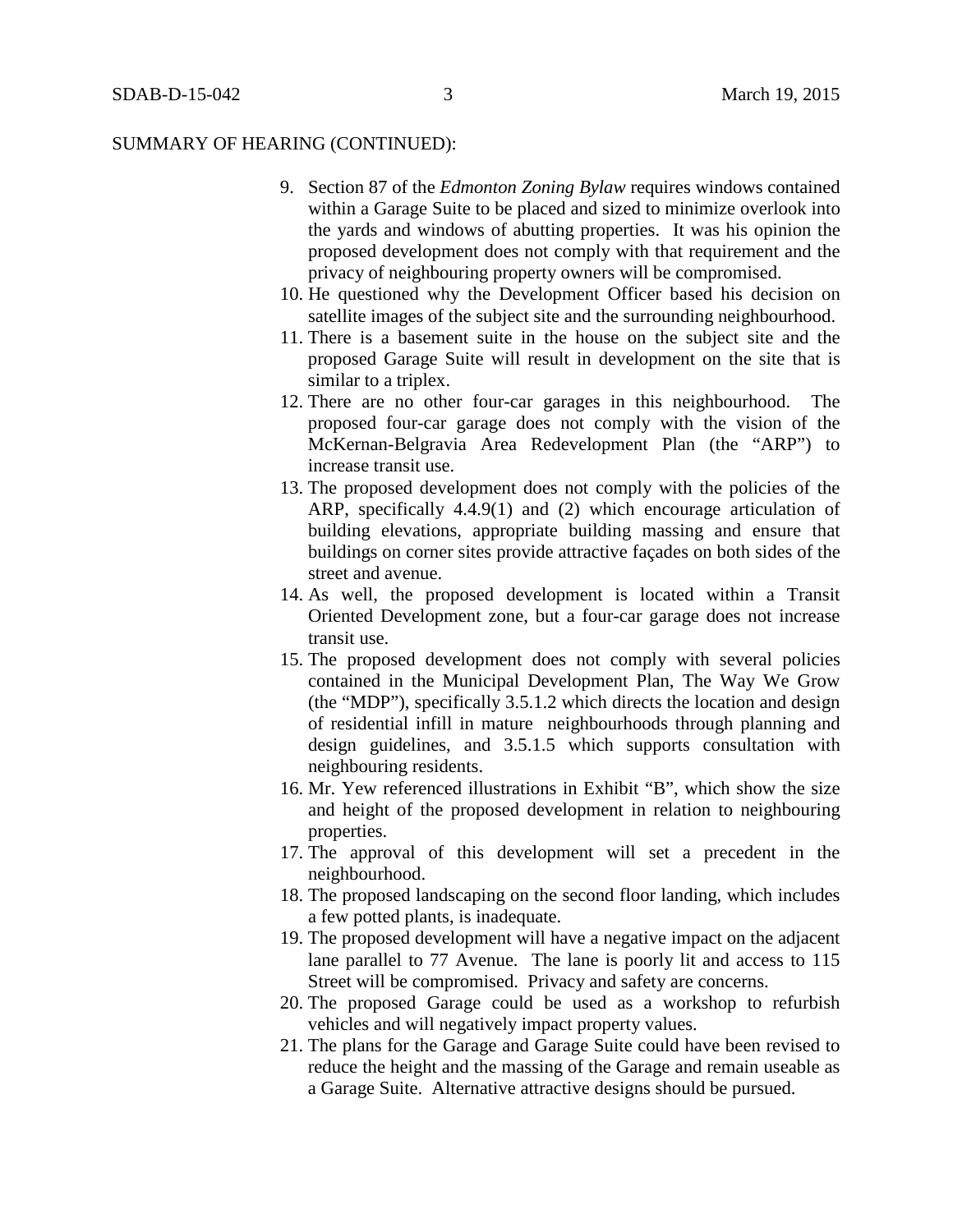22. Infill development should create pride in the neighbourhood, which this development does not.

Mr. Wei Yew provided the following responses to questions:

- 1. The installation of screening on the proposed balcony would mitigate some of his privacy concerns.
- 2. Many of the signatures of support obtained by the Respondent were from residents who live outside of the 60-metre notification radius.
- 3. He acknowledged that the Respondent contacted him about the proposed development in December 2014.
- 4. The yellow boxes super-imposed on an aerial map in Exhibit "B" are a depiction of what the neighbourhood could look like if similar Garage Suites were developed.
- 5. The basement suite in the house on the subject site is being used as a rental property.
- 6. There is a two-car Garage with a Garage Suite in the neighbourhood.

The Board then heard from neighbouring property owners, Ms. Marie Sharpe, Ms. Anne Sharplin, and Mr. Richard Law who appeared in opposition to the proposed development:

- 1. They are concerned about the size and height of the proposed development, which leads to privacy and massing concerns, and the large variance required for the platform structure.
- 2. The consultation process was incomplete.
- 3. The proposed development is not well designed. Further, a four-car garage is not characteristic of the neighbourhood and will diminish property values.
- 4. The petition submitted by the Applicant contains signatures of many people who live outside the 60 metre notification radius.
- 5. Mr. Law conceded that he resides outside of the 60 metre notification radius but attended to summarize the concerns of two property owners who reside within the 60 metre radius.

Ms. Dianne Gillespie and Ms. Jeanette Bowman, representing the Belgravia Community League, provided the following information:

1. They expressed concern about the process and the lack of consultation, and expected the Development Officer to ensure the proper consultation process is completed.

SUMMARY OF HEARING (CONTINUED):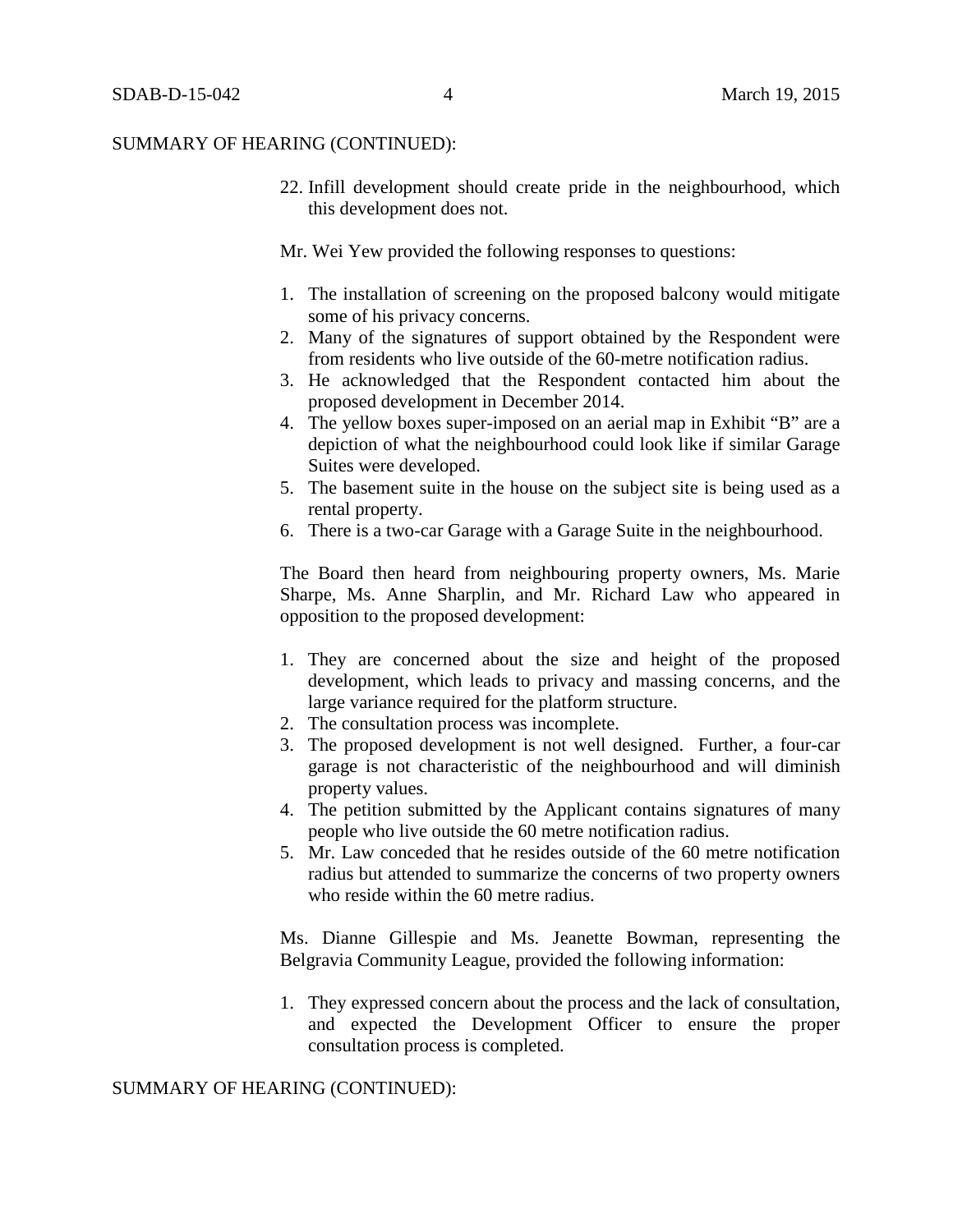- 2. The Community League could support a smaller and lower Garage with a Garage Suite with a platform structure that faced the rear.
- 3. The proposed development, if approved, could set a precedent in this neighbourhood.
- 4. Development that reduces traffic and parking and that promotes a walkable neighbourhood is being encouraged in the neighbourhood.
- 5. Garages which are complementary to the existing house are preferred, which is not the case here.
- 6. In this case it was hard to assess the impact of the proposed garage because the principal dwelling will likely be replaced in the near future, and plans for that have not yet been finalized.
- 7. The intensity of development is controlled by the ARP and the Mature Neighbourhood Overlay.

The Board then heard from Mr. Adam Sheahan, representing the Sustainable Development Department, who provided the following information:

- 1. It was his opinion that Mr. Yew's written submission contained several misconceptions.
- 2. Community consultation was not a requirement in this case because the proposed development complies with all of the development requirements contained in the Mature Neighbourhood Overlay.
- 3. He did advise the Respondent to speak to the Appellant, Mr. Yew, about the proposed development, as the Appellant is the most affected property owner.
- 4. The plans were revised through discussions with the Applicant in an attempt to improve privacy for the neighbours.
- 5. The stairs are not included in Floor Area calculations because they are not enclosed.
- 6. He determined that the proposed balcony was a Platform Structure pursuant to the definition of a Platform Structure, which includes decks that do not project from a building.
- 7. The house on the subject site was inspected by the Compliance Branch who determined that the basement had been used as a Secondary Suite, but has since been decommissioned.
- 8. The proposed development is a Discretionary Use in the RF1 Single Detached Residential Zone that complies with the location criteria for a Garage Suite.
- 9. The ARP encourages the development of Garage Suites and it was his opinion that the subject site is suitable for the proposed development.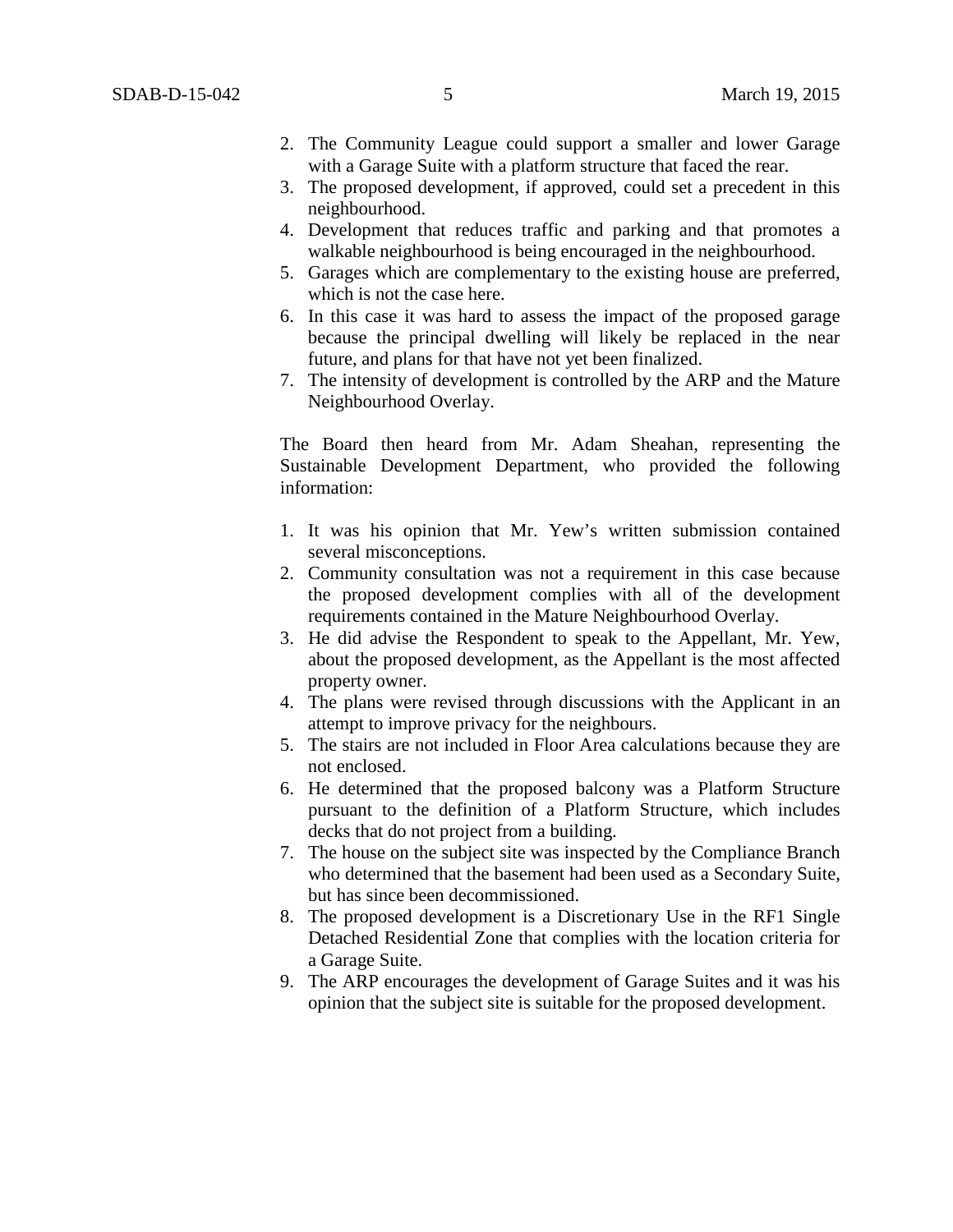- 10. Immediately south of the Site is an apartment style condominium complex, which has several balconies facing north over the Lane. The variance was granted to allow the Platform Structure to face the Rear Yard to minimize any privacy concerns.
- 11. He determined that a variance in Height was not required after reviewing the submitted drawings as the Height of the Garage is under that of the principal building.
- 12. When he was informed that an appeal had been filed, he advised the Respondent to contact the Appellant.
- 13. A four-car Garage without a Garage Suite on this site would be a fully compliant Permitted Use.
- 14. The proposed development would help to alleviate parking congestion on the street.

The Board then heard from the Respondent, Mr. I. S. and his father, Mr. A. S., who provided the following information in support of the proposed development:

- 1. They purchased the Site as a second house approximately two years ago. They also own 11447 - 77 Avenue, which is in this neighbourhood.
- 2. Mr. A.S. was out of the country when the initial planning for the Garage Suite was undertaken. Upon his return, he learned that the Appellant had not been consulted about the proposed development. He subsequently contacted the Appellant in December 2014, hoping that he would facilitate a review of the proposed design.
- 3. The Appellant advised him that he would review the proposed plans and respond at a later date. However, the only response that he received was that the Appellant did not support the proposed development.
- 4. On-street parking is an ongoing problem in this neighbourhood. The proposed four-car garage will allow them to park many of their vehicles on site and alleviate some of the problems.
- 5. The proposed garage will not be used as a work shop or to service vehicles.

Mr. I. S. and Mr. A. S. provided the following responses to questions:

- 1. They own five trucks and one car.
- 2. The previous owners did have a tenant residing in the Secondary Suite in the basement.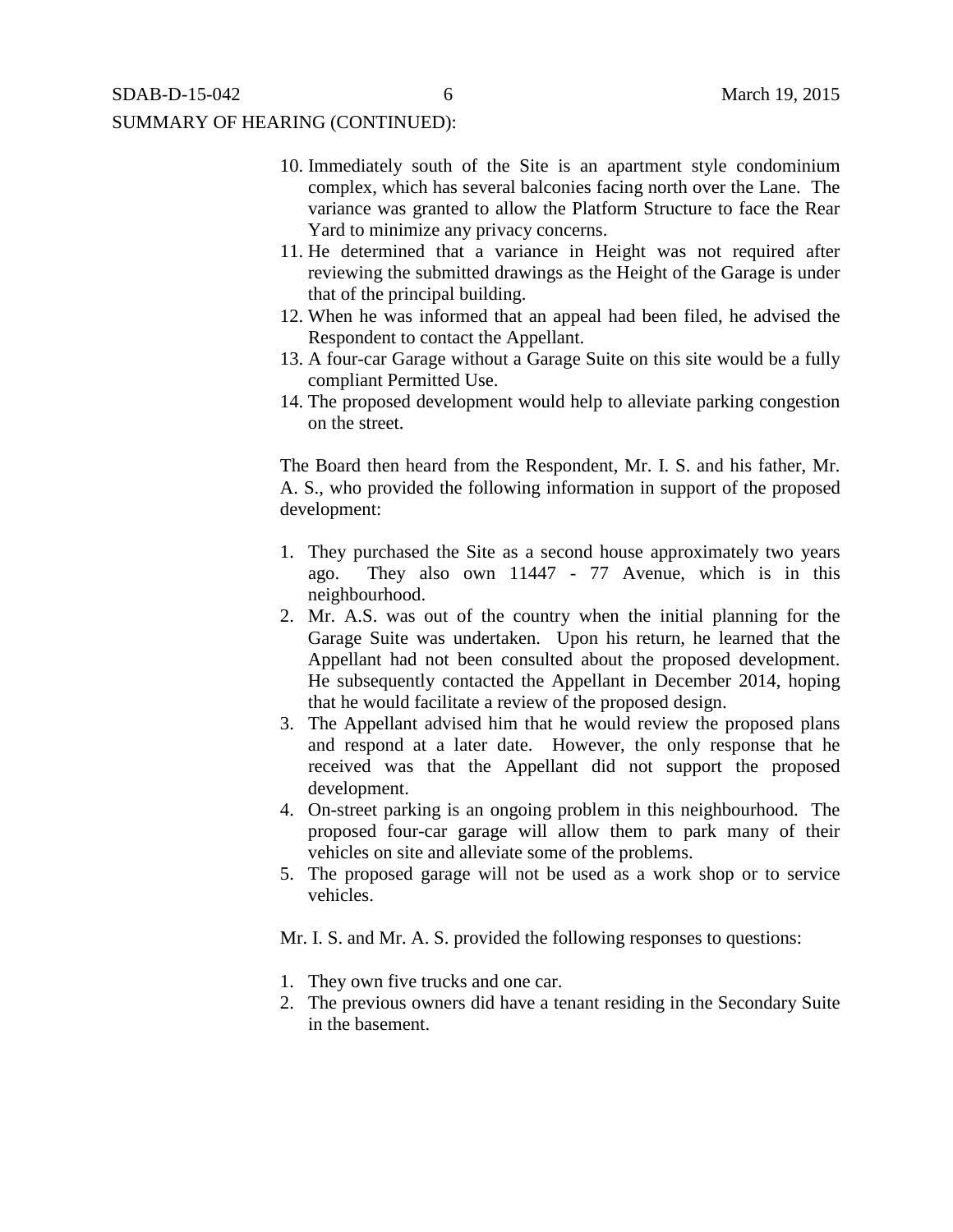- 3. One of the conditions of the sale was that the lease for the existing Secondary Suite be allowed to expire and they had honored this condition. Following the expiry date of the lease, the Secondary Suite was decommissioned, which occurred approximately one year ago.
- 4. A full community consultation had not been undertaken because he understood that the consultation process only had to be completed when variances were required to the development requirements of the Mature Neighbourhood Overlay.
- 5. The Appellant had been aware of the proposed development for a considerable period of time and was pleased when they removed the overgrown trees and landscaping in preparation for the proposed Garage.
- 6. The proposed balcony faces the principal building in an attempt to preserve the privacy of neighbouring property owners.
- 7. A privacy screen will be installed on the west side of the proposed balcony as well as landscaping to ensure the privacy of neighbouring property owners.
- 8. Many commuters come and park their vehicles in this neighbourhood to access the LRT Station that is in close proximity to the subject site.
- 9. The proposed four-car garage will provide additional on-site secure parking for their vehicles, which will alleviate the strain on on-street parking.
- 10. There is a similar sized three-car garage in this neighbourhood.
- 11. The photographs that were submitted along with the Respondent's written submission depict sun shadowing on the subject site at various times of the day.
- 12. The proposed development is only for family use; they have no intention of renting out any of the space, once the current tenants leave in August.
- 13. They chose to develop the Garage to the maximum size allowed within the guidelines to accommodate the needs of their family. The platform structure allows them to have this size of Garage, which would be able to accommodate their trucks.

Mr. Yew made the following points in rebuttal:

- 1. He did not agree with the Development Officer's interpretation of the definition of a Platform Structure.
- 2. It was his opinion that the decommissioning of the Secondary Suite should be documented.
- 3. One family moved out of the rental suite last year and another family moved in.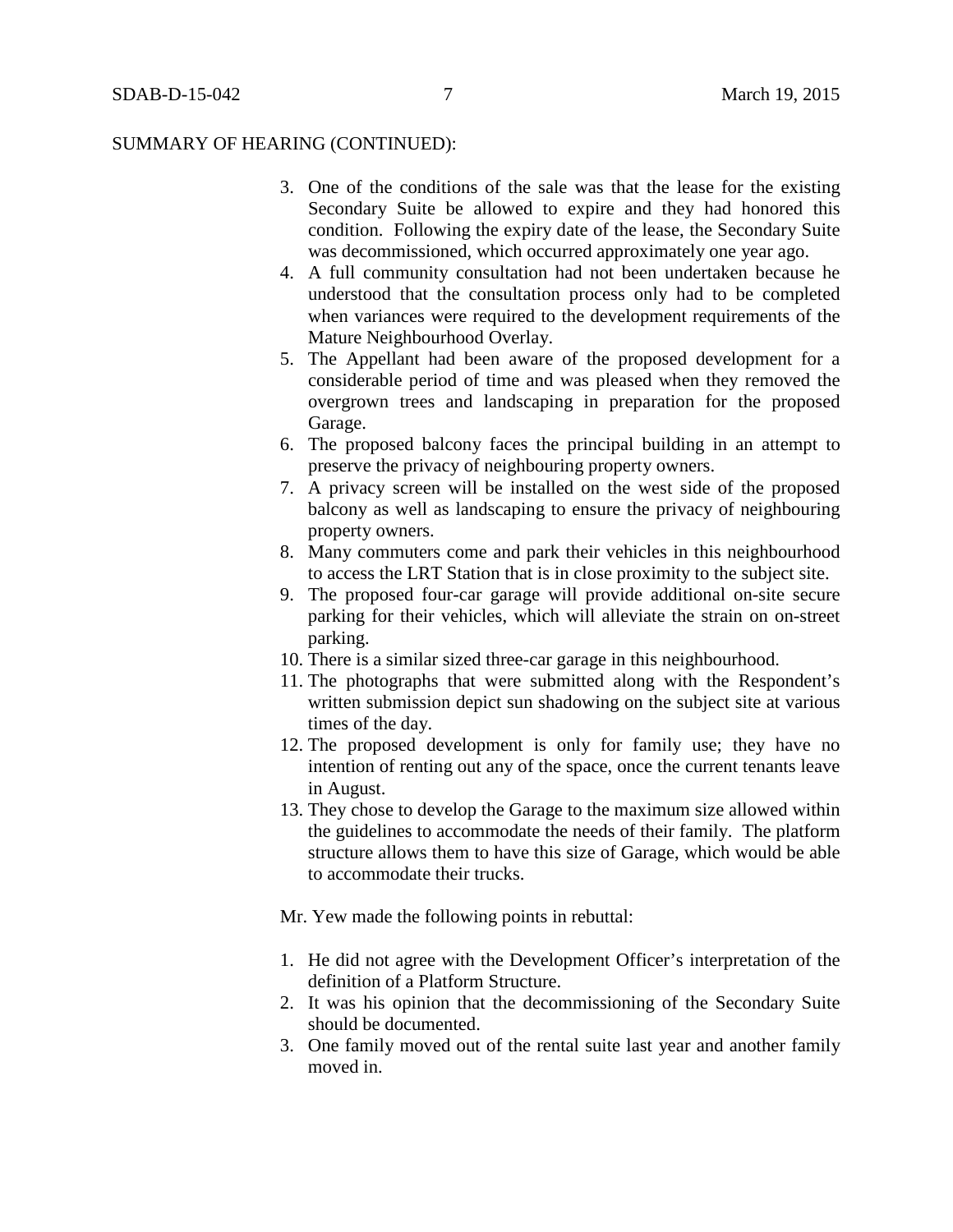- 4. He reiterated his opinion that the proposed interior staircase should be included in the Floor Area calculations.
- 5. The proposed four-car garage is not in keeping with the guidelines of the Area Redevelopment Plan.
- 6. The on-street parking spaces for LRT users are limited to two hours and this is a parking enforcement issue.
- 7. The community consultation was misleading because the Respondent failed to convey information regarding the true nature of the development.
- 8. He would be prepared to support a "nice" infill development on the subject site.
- 9. He stated that Mr. S. never asked him to suggest design changes for the proposed development.

## DECISION:

that the appeal be DENIED and the decision of approval by the Development Authority CONFIRMED

The approval of the Development Authority contains the following variances and conditions:

## Variances:

Class B Discretionary Development: Garage Suite is a Discretionary Use in the RF1 zone. (Section  $110.3(3)$ )

Section 87.3 - Relaxed - the maximum Floor Area shall be:

a) 60 m2 for a Garage Suite (above Grade).

b) 50 m2 for a Garden Suite and for a Garage Suite (at Grade).

c) notwithstanding (a) and (b) above, the maximum Floor Area may be increased

by up to 7.5 m2, only where this additional floor area comprises the area of a Platform Structure associated with the Garage Suite or Garden Suite.

Permitted Floor Area of a Platform Structure: 7.5 m2 Proposed Floor Area of a Platform Structure: 15.25 m2 Exceeds by: 7.75 m2

Section 87.3 - Relaxed - Platform Structures, including balconies, shall be allowed as part of a Garage Suite developed above a detached Garage only where the balcony faces the lane or a flanking roadway.

- Platform Structure faces the Rear Yard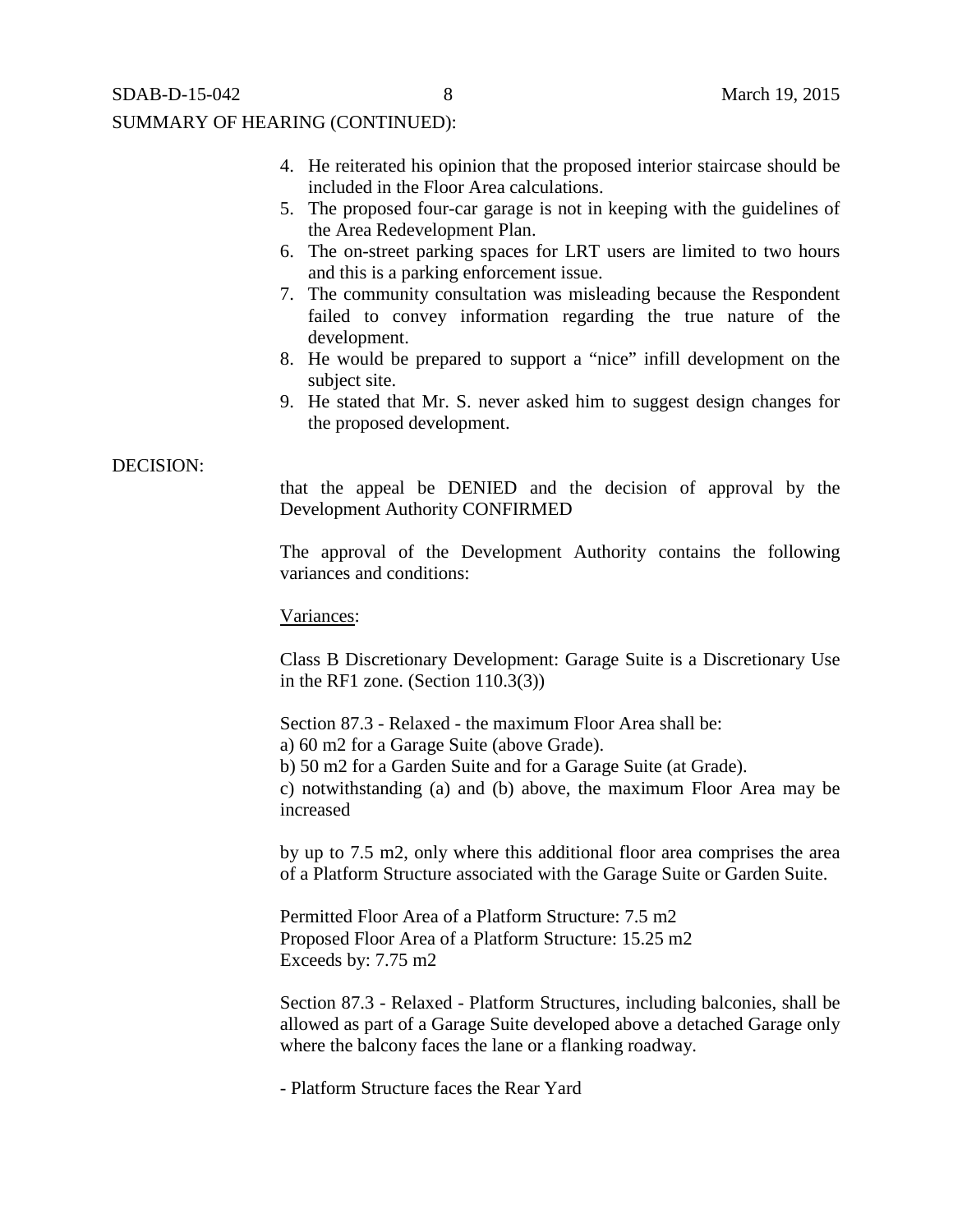## DECISION (CONTINUED):

# Conditions:

This Development Permit authorizes the development of an Accessory Building (Garage Suite (above Grade) 7.32 metres by 11.13 metres)) and to demolish an existing Accessory building (rear detached Garage 3.75 metres by 6.17 metres). The development shall be constructed in accordance with the approved drawings and is subject to the following conditions:

- 1. The Height of the principal building shall not exceed 6.5 metres or the Height of the principal Dwelling as constructed at the time of the Development Permit Application, whichever is the lesser, where the building containing the Garage Suite has a roof slope of 4/12 (18.4 degrees) or greater, as per the Height definition. (Reference Section 87(2)(i));
- 2. Except for the hardsurfacing of driveways and/or parking areas approved on the site plan for this application, the remainder of the site shall be landscaped in accordance with the regulations set out in Section 55 of the Zoning Bylaw;
- 3. A Garage Suite or Garden Suite shall not be subject to separation from the principal Dwelling through a condominium conversion or subdivision;
- 4. A Garage Suite or Garden Suite shall not be allowed within the same Site containing a Group Home or Limited Group Home, or a Major Home Based Business and an associated principal Dwelling, unless the Garage Suite or Garden Suite is an integral part of a Bed and Breakfast Operation in the case of a Major Home Based Business;
- 5. Notwithstanding the definition of Household within this Bylaw, the number of unrelated persons occupying a Garage Suite or Garden Suite shall not exceed three;
- 6. Only one of a Secondary Suite, Garage Suite or Garden Suite may be developed in conjunction with a principal Dwelling;
- 7. The Private Outdoor Amenity Area provided above grade shall not be enclosed;
- 8. An approved Development Permit means that the proposed development has been reviewed only against the provisions of the Edmonton Zoning Bylaw. It does not remove obligations to conform with other legislation, bylaws or land title instruments such as the Municipal Government Act, the ERCB Directive 079, the Edmonton Safety Codes Permit Bylaw or any caveats, covenants or easements that might be attached to the Site. (Reference Section 5.2)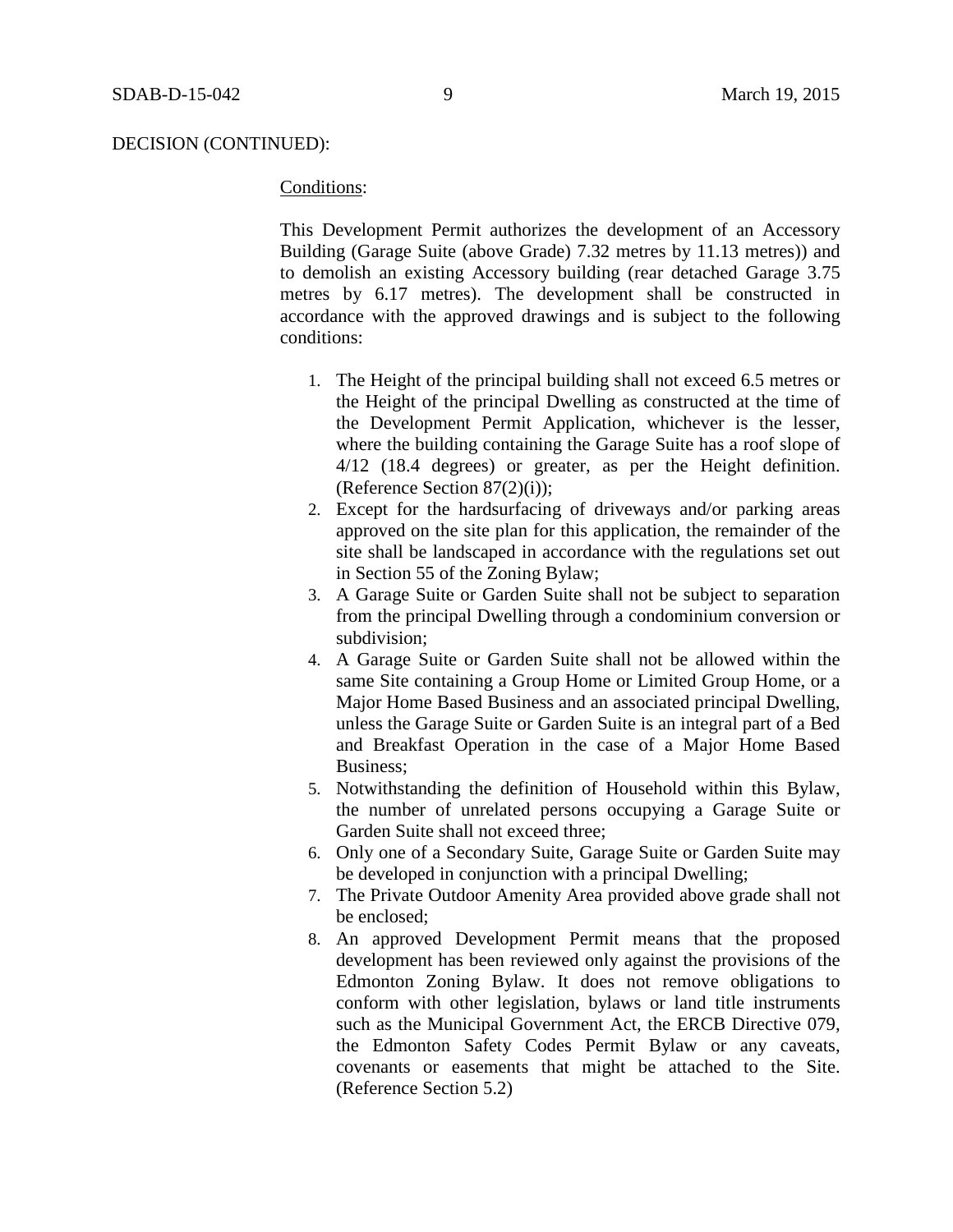## DECISION (CONTINUED):

Note: Lot grades must match the Engineered approved lot grading plans for the area. Contact Drainage Services at 780-496-5500 for lot grading inspection inquiries.

Unless otherwise stated, all above references to section numbers refer to the authority under the Edmonton Zoning Bylaw 12800.

# REASONS FOR DECISION:

The Board finds the following:

- 1. A Garage Suite is a Discretionary Use in the RF1 Single Detached Residential Zone.
- 2. The proposed Garage Suite meets the locational criteria for Garage Suites in the RF1 Single Detached Residential Zone.
- 3. The proposed development aligns with the policies of the McKernan-Belgravia Station Area Development Plan, specifically Objective  $4.4.6:$

For areas not identified as appropriate for significant redevelopment there are still opportunities to support modest intensification through small scale neighbourhood infill. In these locations redevelopment should be limited to construction of garden/garage suites, duplexes and semi-detached dwelling with row housing and apartment housing up to four dwellings per site. All new developments should be required to match the scale of existing single family dwellings.

and Policy 4.4.6.5:

Allow small scale infill (secondary suites, garden suites, garage suites, semi-detached, row housing and apartment housing with up to four dwelling units per site) in locations specified in the Zoning Bylaw 12800.

4. The proposed development is in keeping with the Municipal Development Plan, The Way We Grow, specifically 4.4.1.1, which states:

> Provide a broad and varied housing choice, incorporating housing for various demographic and income groups in all neighbourhoods.

4.4.1.4, which states:

Develop higher density housing and a mix of uses in proximity to LRT stations and transit centres[.]

and 4.4.1.5, which states:

Preference for multiple unit density will be given to neighbourhood with LRT stations and transit centres.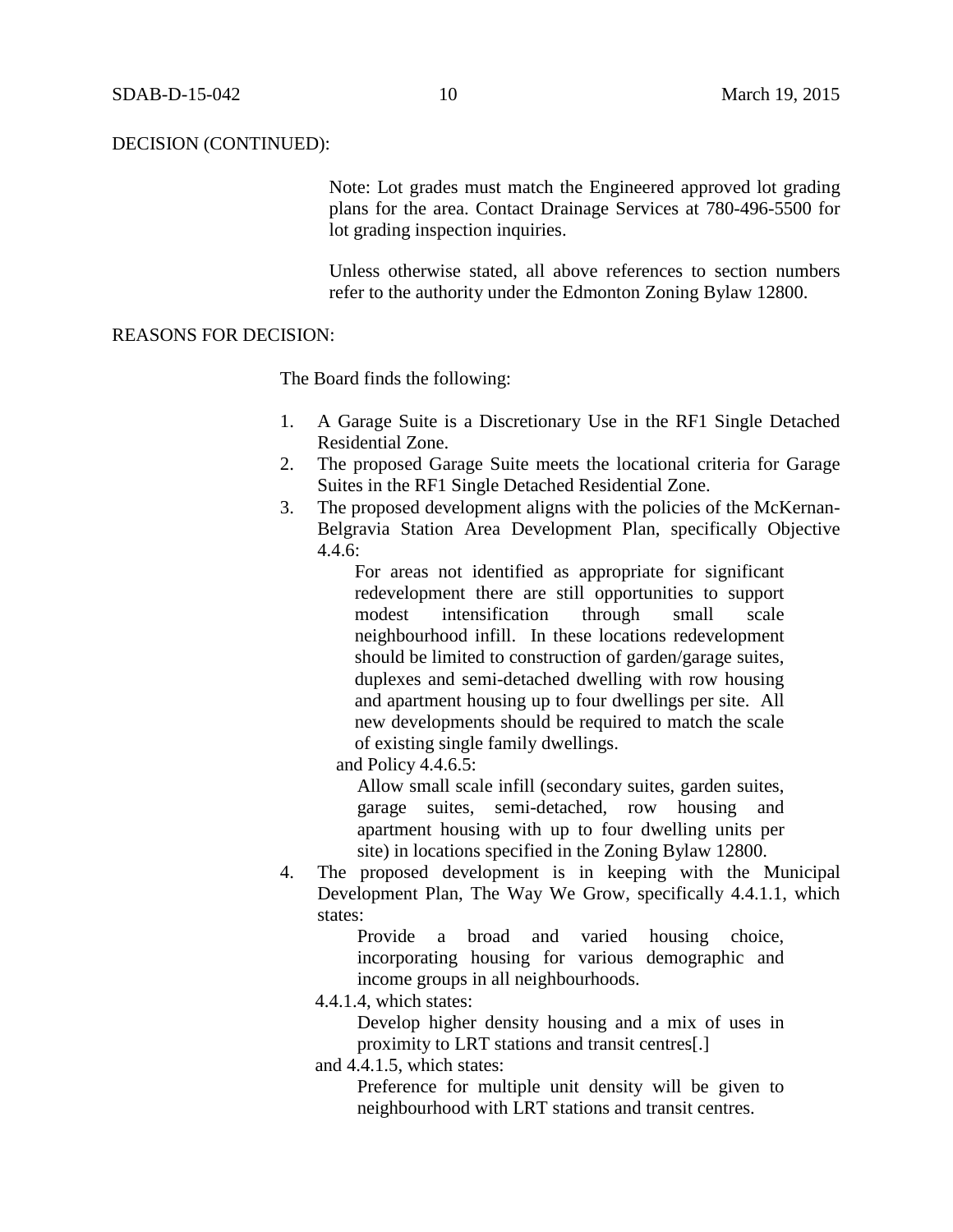## REASONS FOR DECISION (CONTINUED):

- 5. The proposed development complies with the maximum allowable 12 percent Site Coverage requirement for an Accessory Building or Structure and the maximum allowable Height requirements for an Accessory Building or Structure and a Garage Suite.
- 6. The proposed Platform Structure complies with Section 6.1(74) of the Edmonton Zoning Bylaw which specifically includes "balconies, raised terraces and decks".
- 7. The variance granted in the maximum allowable size of the proposed Platform Structure will be mitigated by the fact that the rear attached Garage on the most affected property to the west has been constructed along the shared property line and will mask the additional appearance of massing created by the enlarged Platform Structure.
- 8. The variance granted to allow the proposed Platform Structure to face the Rear Yard will be mitigated by the proposed landscaping and design features, including privacy screening that will assist in masking potential visual overlook into the neighbouring property.
- 9. The Board is satisfied that the community consultation undertaken by the Applicant was sufficient given that the proposed development complies with the requirements of the Mature Neighbourhood Overlay and consultation was therefore not a requirement.
- 10. The Board notes both the support and opposition of affected property owners. However, the Board is satisfied, based on the evidence provided, that the proposed development is reasonably compatible for the neighbourhood.
- 11. Based on the above, it is the opinion of the Board, that the proposed development will not unduly interfere with the amenities of the neighbourhood nor materially interfere with or affect the use, enjoyment or value of neighbouring parcels of land.

## **IMPORTANT INFORMATION FOR APPLICANT/APPELLANT**

- 1. **THIS IS NOT A BUILDING PERMIT.** A Building Permit must be obtained separately from the Sustainable Development Department, located on the 5th Floor, 10250 – 101 Street, Edmonton.
- 2. When an application for a Development Permit has been approved by the Subdivision and Development Appeal Board, it shall not be valid unless and until any conditions of approval, save those of a continuing nature, have been fulfilled.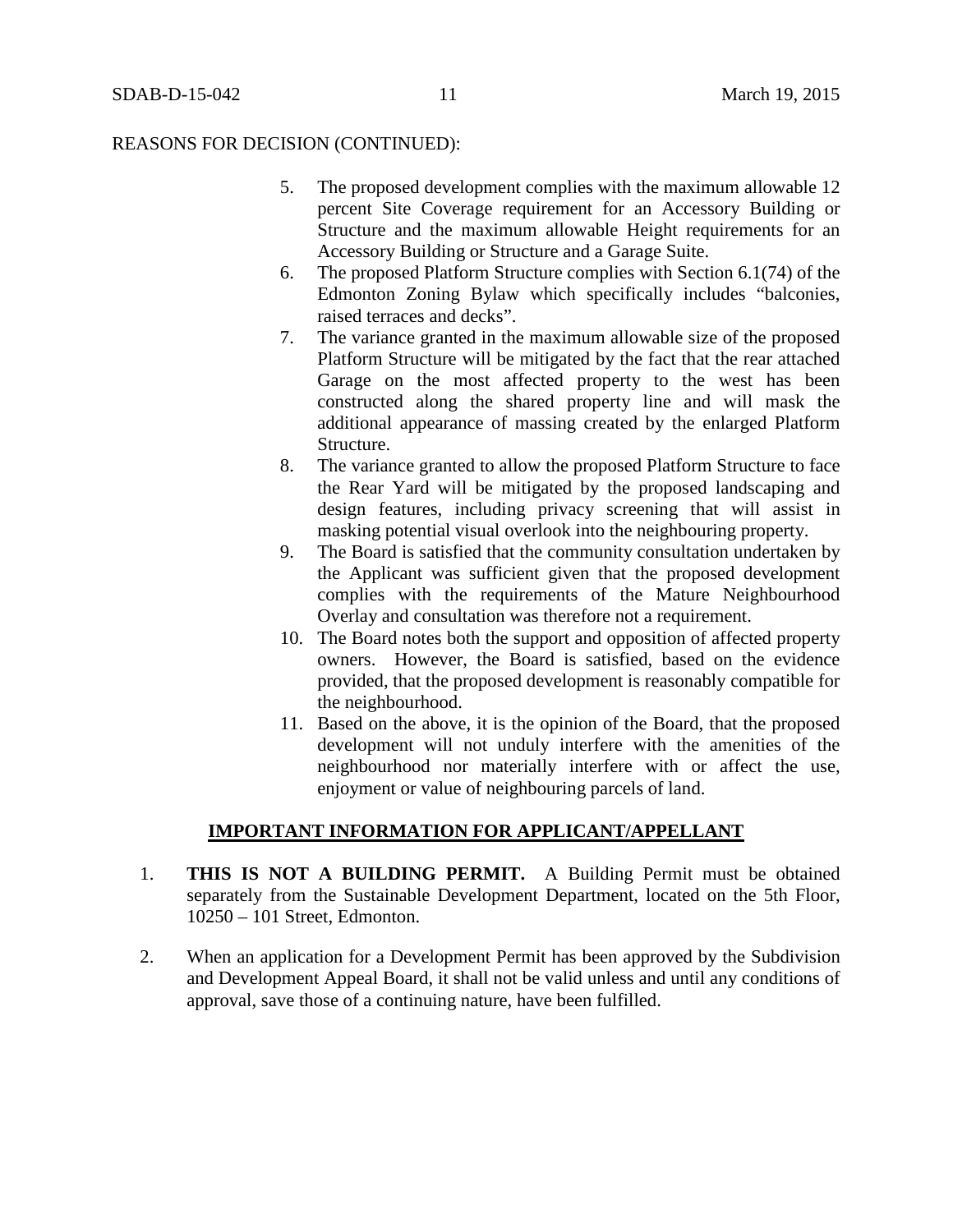- 3. A Development Permit shall expire and shall no longer be valid after one year from the date of approval of the Permit, if no construction has been initiated. However, if the permit holder is unable to proceed pending a court decision involving the proposed development, time shall not run until such proceedings are finally completed. For further information, refer to Section 22 of the Edmonton Zoning Bylaw, 12800.
- 4. Notwithstanding clause (3) above, if a Building Permit is issued for the development within the twelve month period, the Development Permit issued therefore shall not lapse unless and until the Building Permit so issued is cancelled or allowed to lapse by virtue of work not having commenced within the statutory minimum period.
- 5. This decision may be appealed to the Alberta Court of Appeal on a question of law or jurisdiction under Section 688 of the Municipal Government Act, R.S.A. 2000, c. M-26. If the Subdivision and Development Appeal Board is served with notice of an application for leave to appeal its decision, such notice shall operate to suspend the Development Permit.
- 6. When a decision on a Development Permit application has been rendered by the Subdivision and Development Appeal Board, the enforcement of that decision is carried out by the Sustainable Development Department, located on the 5th Floor, 10250 – 101 Street, Edmonton.

Ms. D. Poon Phillips, Presiding Officer SUBDIVISION AND DEVELOPMENT APPEAL BOARD

NOTE: Citizens can call 311, 24-hours a day, every day of the year for access to City of Edmonton information, programs and services.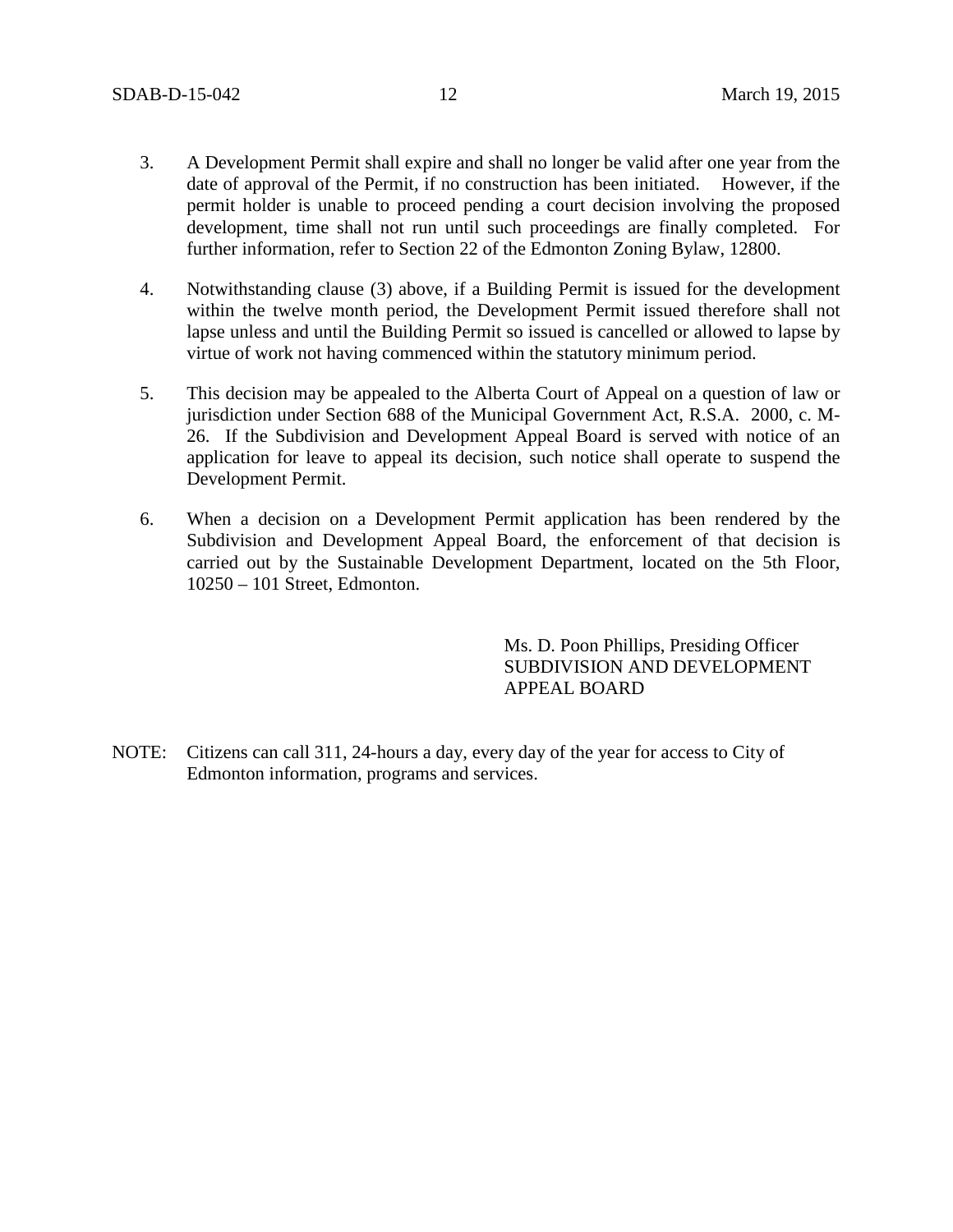# *Edmonton Subdivision and Development Appeal Board*

Churchill Building 10019 - 103 Avenue NW Edmonton, AB T5J 0G9 Phone: 780-496-6079 Fax: 780-496-8175 Email: sdab@edmonton.ca<br>Web: www.edmontontribur www.edmontontribunals.ca

DATE: March 19, 2015 PROJECT NO.: 166990960-001 FILE NO.: SDAB-D-15-043

## **NOTICE OF DECISION OF THE SUBDIVISION AND DEVELOPMENT APPEAL BOARD**

This appeal dated February 9, 2015, from the decision of the Development Authority for permission to:

Construct a Semi-detached House with front verandas and to demolish an existing Single Detached House and Accessory Structure (Detached Garage)

On Plan RN43A Blk 43 Lot 11, located at 11335 - 93 Street NW, was heard by the Subdivision and Development Appeal Board at its hearing held on March 4, 2015. The decision of the Board was as follows:

# SUMMARY OF HEARING:

At the outset of the appeal hearing, the Presiding Officer confirmed with the parties in attendance that there was no opposition to the composition of the panel.

The appeal was filed on time, in accordance with Section 686 of the *Municipal Government Act*, R.S.A. 2000, c. M-26.

The Board heard an appeal of the decision of the Development Authority to approve an application to Construct a Semi-detached House with front verandas and to demolish an existing Single Detached House and Accessory Structure (Detached Garage) located at 11335 – 93 Street NW. The development permit was approved subject to conditions and with variances granted to the minimum required Site Area and the minimum required length of the proposed Private Outdoor Amenity Area.

The approved development permit application was subsequently appealed by an adjacent property owner.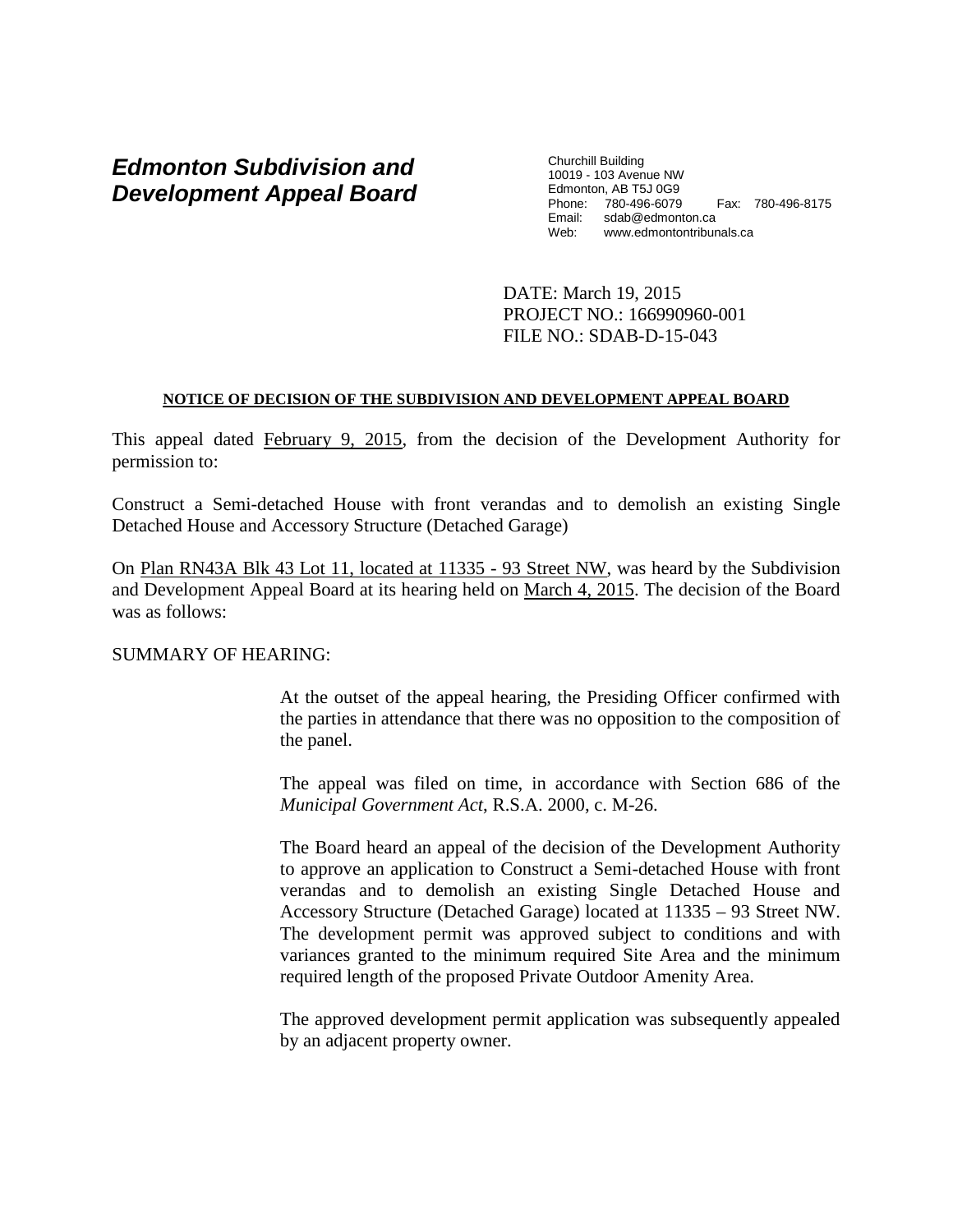Prior to the hearing, the following information was provided to the Board, copies of which are on file:

- 1. Written submission from the Development Authority, received February 24, 2015; and
- 2. A letter of opposition to the development from a neighbouring property owner, received March 2, 2015.

The Board heard from the Appellant, Ms. Andreas who provided a written submission, including a petition and an additional letter in opposition to the development from a neighbouring property owner, marked Exhibit "A". Ms. Andreas reviewed her written submission and provided the following information in support of the appeal:

- 1. The variances granted will unduly interfere with the amenities of the neighbourhood, and there is no hardship to justify granting the variances.
- 2. Although the proposed development was approved, it is not suited for the subject lot.
- 3. Her concerns relate to siting, sunshadow, traffic, parking, noise, compatibility, and streetscape.
- 4. Each of the proposed dwellings should have a private outdoor amenity area.
- 5. The proposed two and one-half Storey structure will block sunlight penetration to her property, which is located across 93 Street.
- 6. Parking is inadequate because the proposed area for vehicles to park in tandem behind the detached Garage is using space that could provide an outdoor amenity area.

Ms. Andreas provided the following responses to questions:

- 1. The lot is too small for this development.
- 2. The Mature Neighbourhood Overlay is in place to protect mature neighbourhoods.
- 3. The proposed development does not comply with the requirements to protect privacy and sunlight penetration.
- 4. The proposed development is located between two existing two and one-half Storey Single Detached Houses that already block the sunlight in this area.
- 5. She expressed concern about the lack of parking and the fact that there was no community consultation.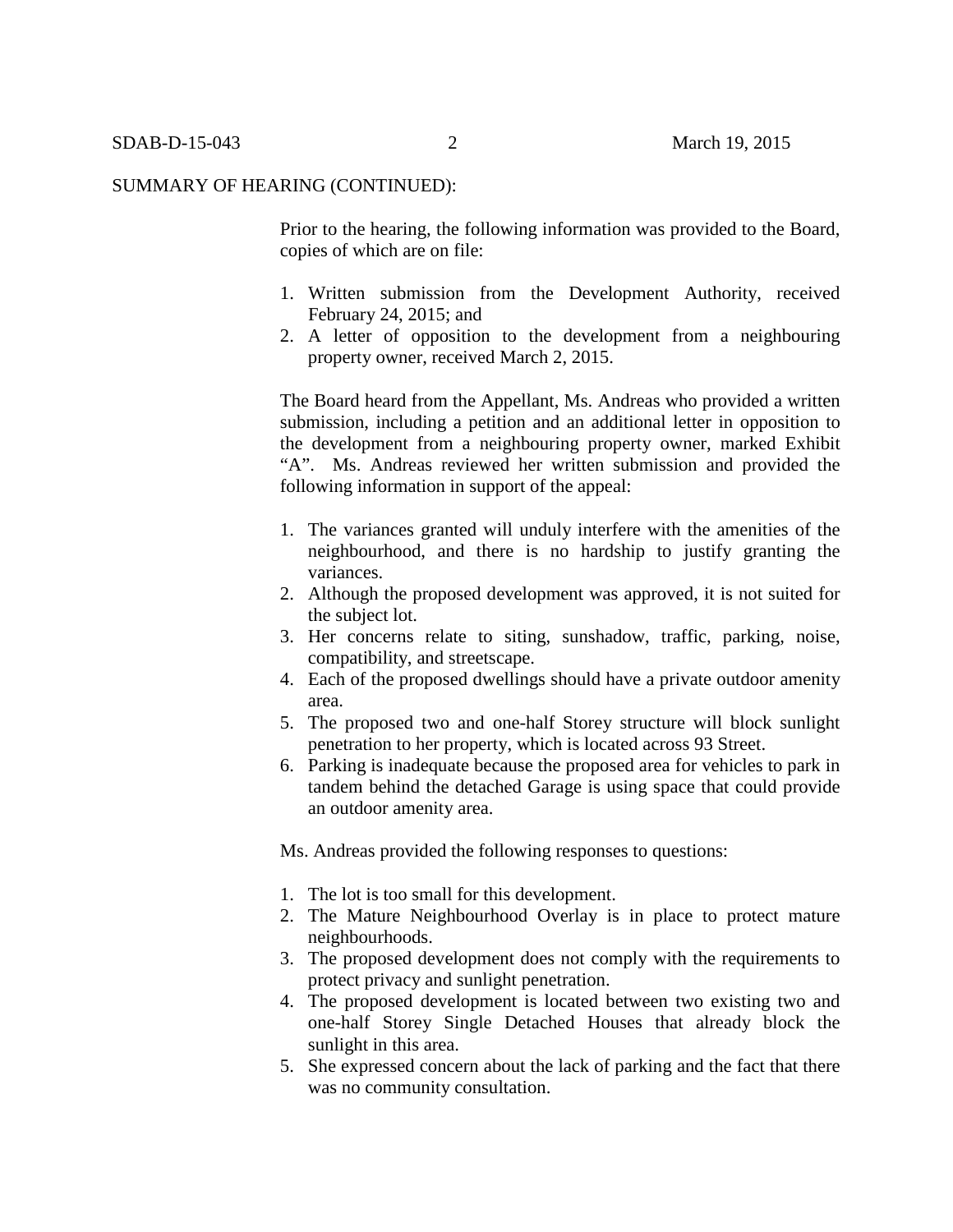6. She referenced photographs contained in her written submission to illustrate the existing parking problems on the street, particularly in the evenings when there is no street parking available.

The Board then heard from the neighbouring property owners, Ms. Herzog, Ms. Wowk, and Mr. Day who appeared in opposition to the proposed development:

- 1. The proposed development would be more appropriate for a new subdivision.
- 2. The lack of outdoor amenity area may cause occupants of the dwellings to use the front yard as amenity area.
- 3. Increased traffic, noise and activity will disrupt an otherwise quiet neighbourhood.
- 4. The developer should be considerate of the neighbours and comply with the development requirements.
- 5. The proposed development is not characteristic of the neighbourhood and will block sunlight to neighbouring properties.
- 6. The owner will be an absentee landlord and undesirable renters can bring problems into the neighbourhood.
- 7. Developers are automatically granted variances without any input from adjacent property owners.
- 8. Mr. Day acknowledged that a large single family house with a Secondary Suite could be built on the site but it was his opinion that single family houses are usually lived in by the purchasers.
- 9. The proposed development will decrease property values.

The Board then heard from Ms. Hetherington, representing the Sustainable Development Department, who provided the following information:

- 1. The proposed Semi-detached Housing is a Permitted Use in the RF3 Small Scale Infill Development Zone.
- 2. The proposed development is in keeping with the objectives of the Norwood Neighbourhood Improvement Plan and falls within the Mature Neighbourhood Overlay.
- 3. A variance was granted to the minimum required Site Area for a Semidetached House because it complied with the minimum required lot depth and width requirements as well as all of the required setbacks.
- 4. The Semi-detached House was designed and oriented along the depth of the lot.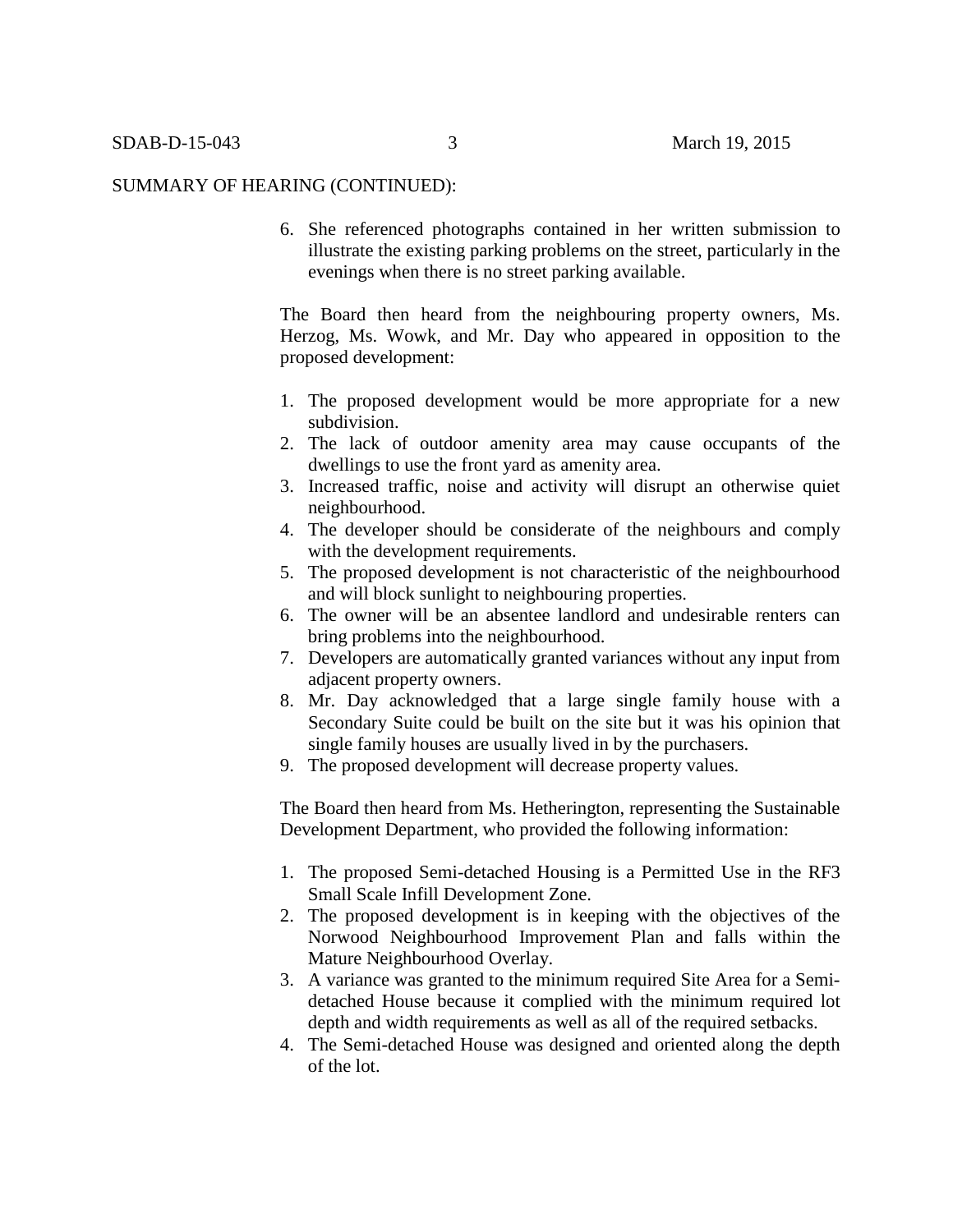5. The variance in the minimum required length of the Private Outdoor Amenity Area was granted because there is amenity area proposed in the rear yard as well as along the right side yards. The square footage of these amenity areas exceeds the area that a 4.0 metre by 4.0 metre amenity area would provide.

## Ms. Hetherington provided the following responses to questions:

- 1. Two parking spaces are provided inside the garage and two are provided in tandem behind the garage.
- 2. These units could be condominiumized and owned independently.
- 3. The proposed entrance for the second Dwelling complies with the requirements for Semi-detached Housing having an entrance facing the front street.
- 4. Secondary Suites are not allowed in Semi-detached Housing.

The Board then heard from the Respondents, Mr. Correia and Mr. Chemimi, who provided the following information:

- 1. On-site parking is provided at the rear of the site and visitors will park on the street at the front of the property.
- 2. They purchased the property on October 15, 2014, and are ready to start construction.
- 3. The proposed development is the same height as the existing houses on either side of the subject site.
- 4. Many of the new developments in this neighbourhood are Duplexes or Semi-detached Houses.
- 5. This type of housing is affordable new construction.
- 6. They had discussions with the City prior to purchasing the lot.
- 7. This development will not be used as a rental property because the costs are too high.
- 8. The proposed development will increase property values in the neighbourhood.

Mr. Correia and Mr. Chemimi provided the following responses to questions:

- 1. The units could be sold as condominiums.
- 2. The proposed entrance for the second dwelling unit complies with the development requirements for Semi-detached Housing.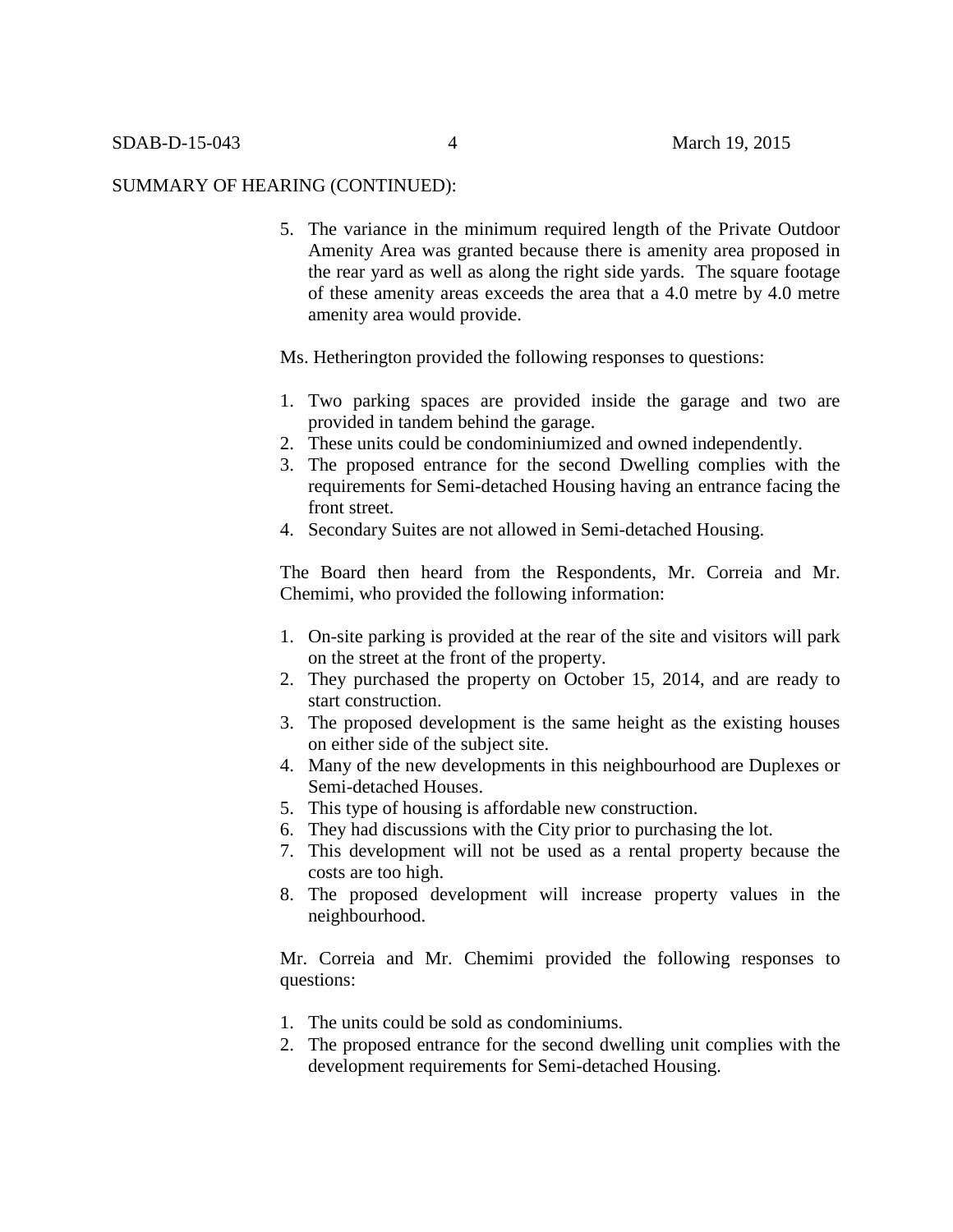Ms. Andreas made the following points in rebuttal:

- 1. She reiterated her concern that the developers will build, sell and leave without any consideration for the neighbourhood.
- 2. The fact that there could be two different owners has the potential to create additional problems.
- 3. She is aware of similarly designed developments that have created problems in neighbourhoods.
- 4. She expressed concern that the developers are first time builders who may not be aware of all of the requirements.
- 5. The development of a sidewalk in the side yard could impact the use of that area as amenity space.
- 6. The proposed development is too large for the site and is not suitable for the neighbourhood.

## DECISION:

that the appeal be DENIED and the decision of approval by the Development Authority CONFIRMED

The Development Authority's decision of approval contains the following variances and conditions:

#### Variances:

Section 140.4(3)(a) The minimum Site area for a Semi-Detached House shall be 442.2 m2. Proposed area: 368.58 m2 Deficient by: 73.62 m2

Section 47(5) Neither the width nor the length of any Private Outdoor Amenity Area shall be less than 4.0 m Proposed width: 7.66 m Proposed length: 3.10 m Length deficient by: 0.90 m

### Conditions:

1. This Development Permit authorizes the development of a Semi-Detached House with verandas and to demolish an existing Single Detached House and Accessory Building (rear detached garage). The development shall be constructed in accordance with the stamped and approved drawings;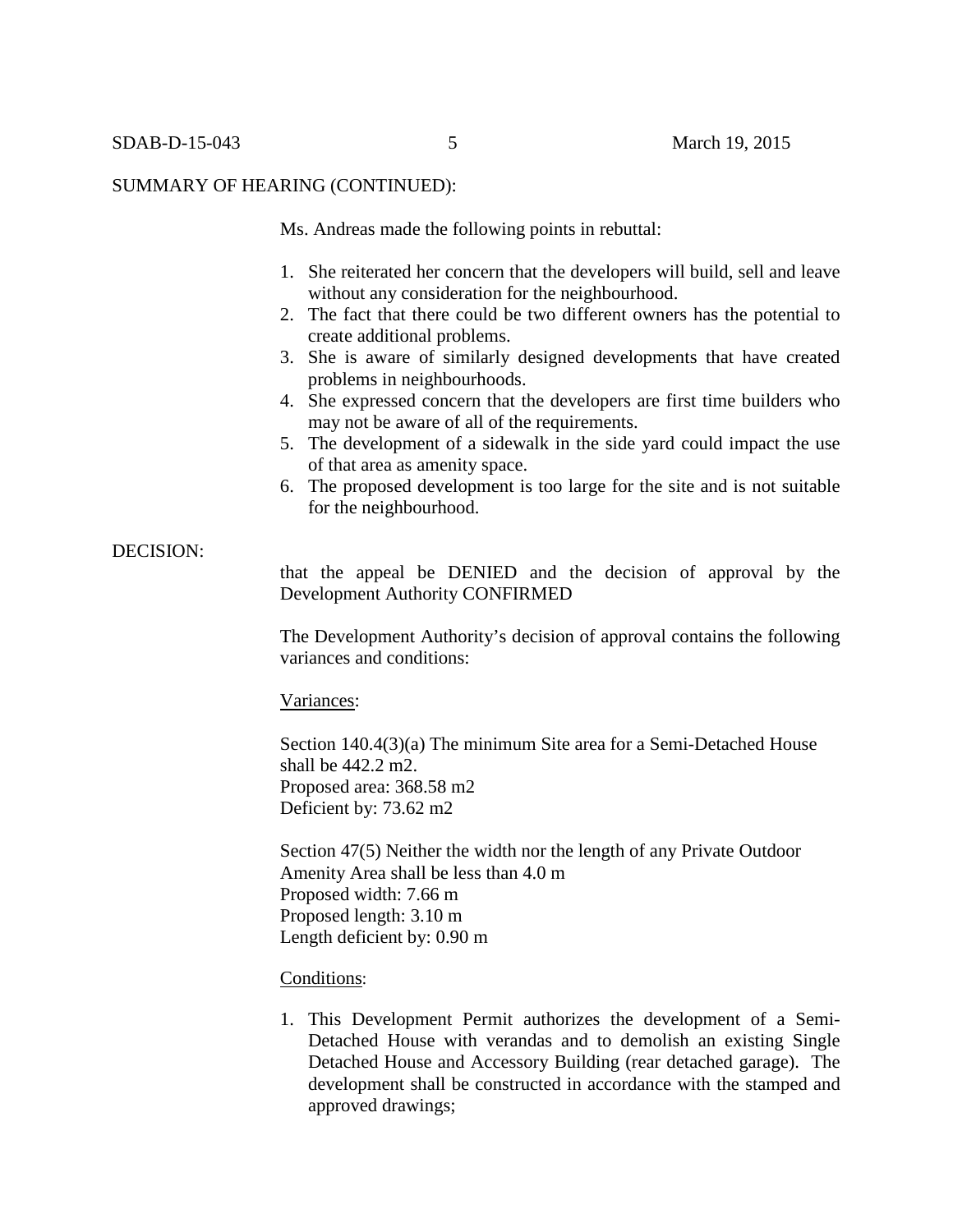#### DECISION (CONTINUED):

- 2. The height of the principal building shall not exceed 8.6 m nor 2 1/2 Storeys as per the Height definition of Section 6.1(49) of the Edmonton Zoning Bylaw 12800;
- 3. Any future deck development greater than 0.6m (2ft) in height will require development and building permit approvals;
- 4. Any future deck enclosure or cover requires a separate development and building permit approval;
- 5. Any future basement development may require Development and Building Permit approvals;
- 6. Platform Structures greater than 1.0 m above Grade shall provide privacy screening to prevent visual intrusion into adjacent properties;
- 7. The maximum number of Dwellings per lot and applicable density regulations shall be as follows: Where Semi-detached Housing and Duplex Housing are allowed in this Zone, a maximum of two Dwellings per lot or and where Single Detached Housing is developed in this Zone, a maximum of one Dwelling per Site, and, where the provisions of this Bylaw are met, up to one Secondary Suite, Garage Suite or Garden Suite shall be allowed. Reference Section 140.4  $(17)(b)$ ;
- 8. Semi-detached Housing requires 2 on-site parking spaces per Dwelling and may be in tandem to the attached garage. (Reference Section: 54.2(3));
- 9. Except for the hardsurfacing of driveways and/or parking areas approved on the site plan for this application, the remainder of the site shall be landscaped in accordance with the regulations set out in Section 55 of the Zoning Bylaw;
- 10. Notwithstanding the Landscaping regulations of Section 55 of this Bylaw, where new development consists of replacement or infill within areas of existing housing, Landscaping shall be implemented as a component of such new development in order to replace vegetation removed during construction or to reinforce an established Landscaping context in the area. (Reference Section 140.4(16));
- 11. The Private Outdoor Amenity Area may be located within any Yard, other than a Front Yard, and shall be permanently retained as open space, unencumbered by an Accessory Building or future additions. (Reference Section 140.4(15));
- 12. Each Dwelling within Semi-detached Housing shall be individually defined through a combination of architectural features that may include variations in the rooflines, projection or recession of the facade, porches or entrance features, building materials, or other treatments. (Reference Section 140.4(18))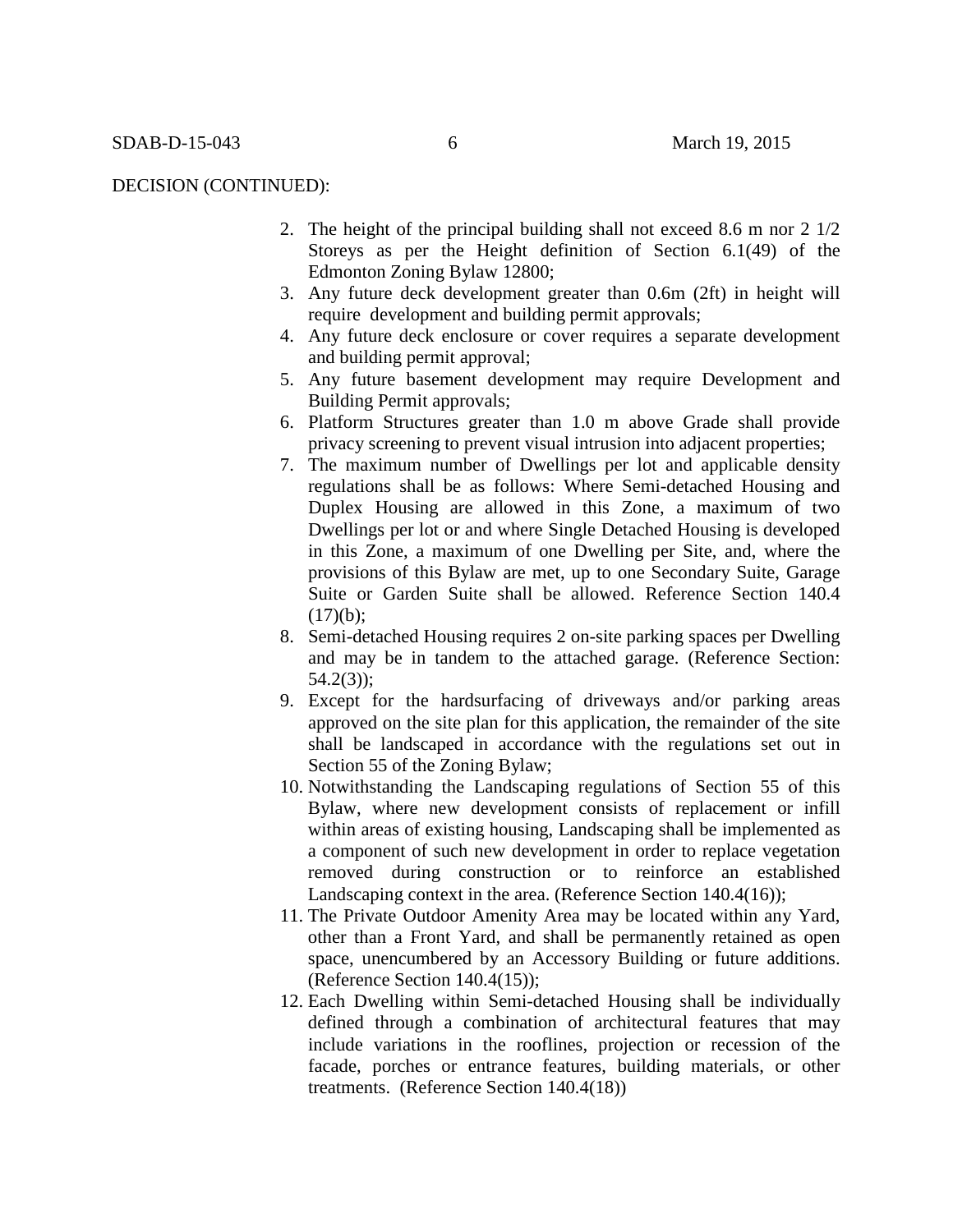#### DECISION (CONTINUED):

Note: Lot grades must match the Engineered approved lot grading plans for the area. Contact Drainage Services at 780-496-5500 for lot grading inspection inquiries.

An approved Development Permit means that the proposed development has been reviewed only against the provisions of the Edmonton Zoning Bylaw. It does not remove obligations to conform with other legislation, bylaws or land title instruments such as the Municipal Government Act, the ERCB Directive 079, the Edmonton Safety Codes Permit Bylaw or any caveats, covenants or easements that might be attached to the Site.

Note: The development of a Secondary Suite(s) in a Semi Detached House is prohibited by the Edmonton Zoning Bylaw 12800. There may be an inspection in the future to ensure that no illegal suite has been developed.

Note: Unless otherwise stated, all above references to section numbers refer to the authority under the Edmonton Zoning Bylaw 12800.

#### REASONS FOR DECISION:

The Board finds the following:

- 1. Semi-detached Housing is a Permitted Use in the RF3 Small Scale Infill Development Zone.
- 2. The proposed development complies with the General Purpose of the RF3 Small Scale Infill Development Zone to provide for Single Detached Housing and Semi-detached housing while allowing smallscale conversion and infill redevelopment to buildings containing up to four dwellings, and including Secondary Suites under certain conditions.
- 3. The proposed development is consistent with the Housing Objectives of the Norwood Neighbourhood Improvement Plan:

To provide for the needs and income levels of a variety of people, there is also a need to provide the opportunity for a variety of housing types to develop, as well as encourage land use efficiency through an appropriate mix of densities.

4. The proposed development is consistent with the objectives of the Municipal Development Plan, The Way We Grow, specifically 4.4.1.1, which states:

> Provide a broad and varied housing choice, incorporating housing for various demographic and income groups in all neighbourhoods.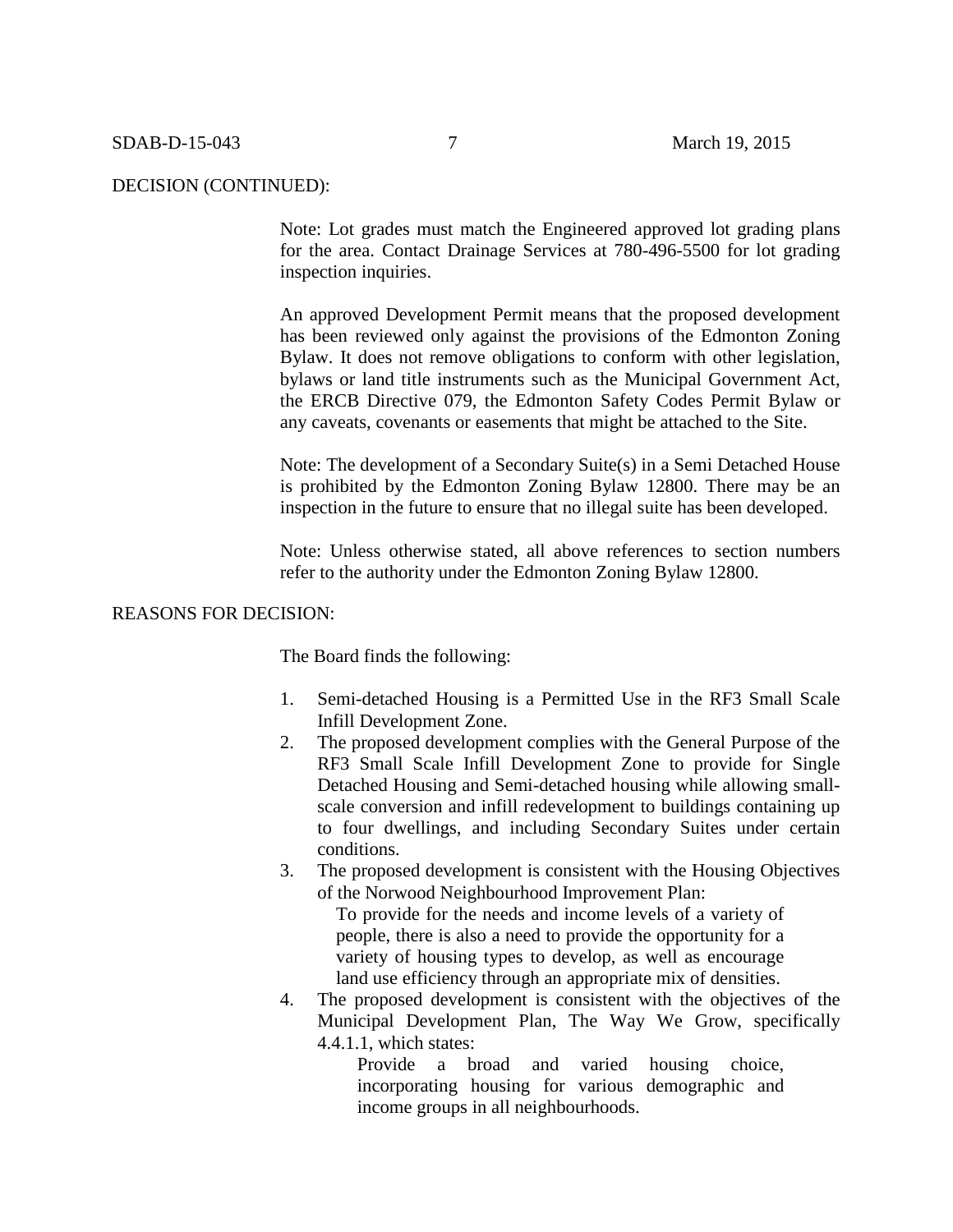# REASONS FOR DECISION (CONTINUED):

- 5. The impact of the variances required will be mitigated for the following reasons:
	- a) The proposed development complies with all of the Setback requirements for Semi-detached Housing.
	- b) The front/back design of the proposed Semi-detached House is appropriate for the width of the subject lot.
	- c) The Board is satisfied that the size of the proposed Amenity Area in the Rear Yard and along the Side Yard is adequate.
- 6. The Board acknowledges the concerns of the Appellant regarding sunlight penetration but finds that the development of a two and onehalf Storey Single Detached House, which would be a fully compliant Permitted use, on the subject site would have the same impact.
- 7. The Board is satisfied that the proposed development will not negatively affect property values in this neighbourhood.
- 8. While the Board acknowledges the concerns of the Appellant and affected property owners regarding prospective buyers or tenants, that matter is outside the purview of the Board.
- 9. Based on the above, it is the opinion of the Board, that the proposed development will not unduly interfere with the amenities of the neighbourhood nor materially interfere with or affect the use, enjoyment or value of neighbouring parcels of land.

## **IMPORTANT INFORMATION FOR APPLICANT/APPELLANT**

- 1. **THIS IS NOT A BUILDING PERMIT.** A Building Permit must be obtained separately from the Sustainable Development Department, located on the 5th Floor, 10250 – 101 Street, Edmonton.
- 2. When an application for a Development Permit has been approved by the Subdivision and Development Appeal Board, it shall not be valid unless and until any conditions of approval, save those of a continuing nature, have been fulfilled.
- 3. A Development Permit shall expire and shall no longer be valid after one year from the date of approval of the Permit, if no construction has been initiated. However, if the permit holder is unable to proceed pending a court decision involving the proposed development, time shall not run until such proceedings are finally completed. For further information, refer to Section 22 of the Edmonton Zoning Bylaw, 12800.